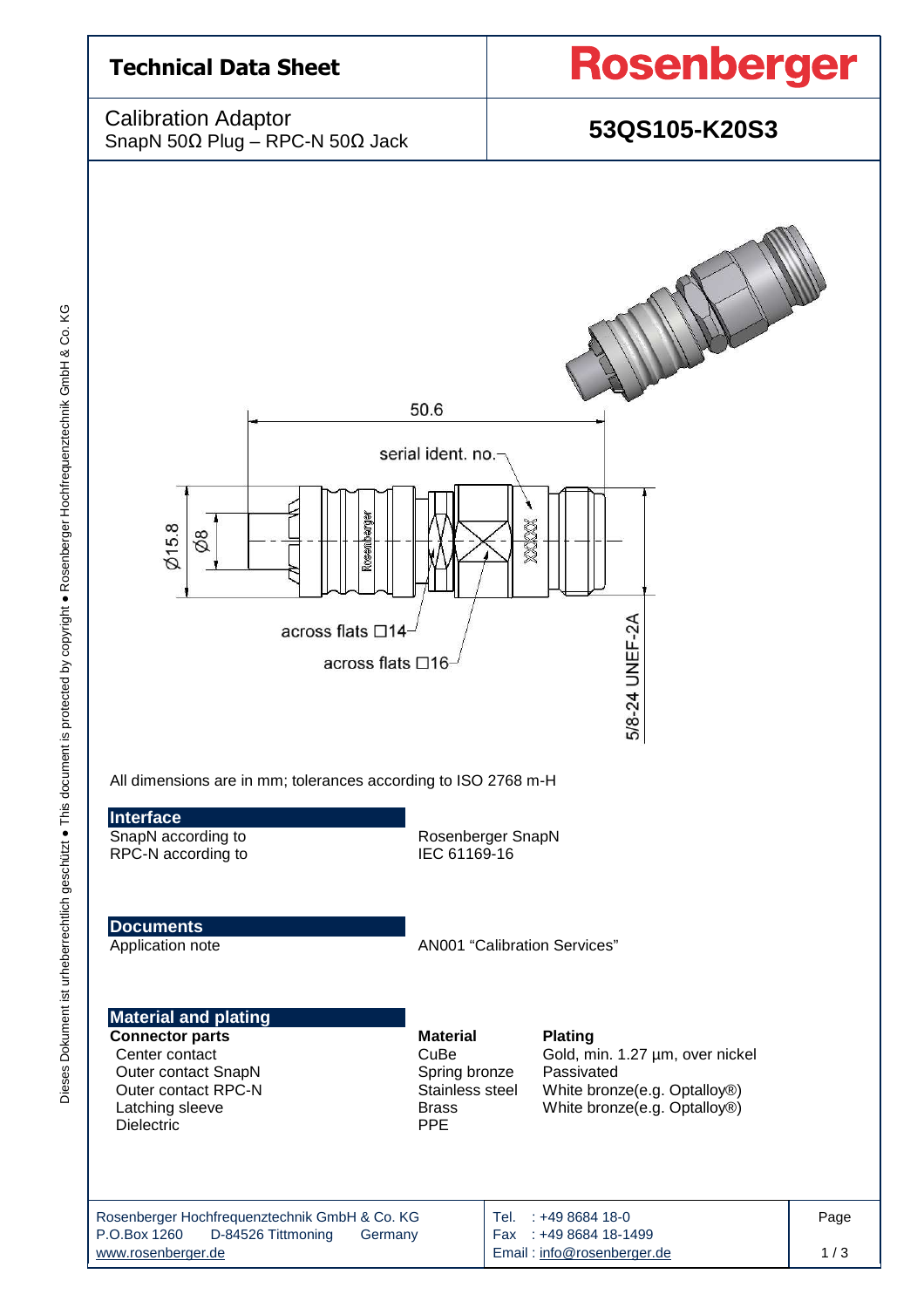# **Technical Data Sheet**

Calibration Adaptor SnapN 50Ω Plug – RPC-N 50Ω Jack **53QS105-K20S3**

# **Rosenberger**

# **Electrical data**

Frequency DC to 11 GHz Return loss  $\geq 36$  dB, DC to 4 GHz  $\geq$  27 dB, 4 GHz to 11 GHz

# **Mechanical data**

Mating cycles  $≥$  500  $≥$  200  $≤$  200 Maximum torque Maximum torque Recommended torque 1.10 Nm Engagement force 30 N (typ.)<sup>1</sup> Disengagement force 30 N (typ.)<sup>1</sup> Gauge 5.22 mm to 5.26 mm 5.28 mm to 5.38 mm

RPC-N 50  $\Omega$  SnapN 50  $\Omega$ 

 $1$  Please always use the latching sleeve for locking and unlocking units

## **General standard definition**

For proper operation the vector network analyzer (VNA) needs a model describing the electrical behaviour of this calibration standard. The different models, units, and terms used will depend on the VNA type and they will have to be entered into the VNA. All values are based on typical geometry and plating.

Offset  $Z_0$  / Impedance /  $Z_0$  50 Ω<br>Offset Delav 515.1 Length (electrical) / Offset Length 43.50 mm Offset Loss 2.66 GΩ/s  $\cos s$  0.0331 dB/ $\sqrt{\text{GHz}}$ 

145.1004 ps

### **Environmental data**

Operating temperature range<sup>2</sup> Rated temperature range of use $3$ Storage temperature range  $-40$  °C to +85 °C

 +20 °C to +26 °C 0 °C to +50 °C

RoHS compliant

 $2$  Temperature range over which these specifications are valid.

 $3$  This range is underneath and above the operating temperature range, within the open circuit is fully functional and could be used without damage.

| Rosenberger Hochfrequenztechnik GmbH & Co. KG | Tel. : +49 8684 18-0       | Page |
|-----------------------------------------------|----------------------------|------|
| P.O.Box 1260<br>D-84526 Tittmoning<br>Germany | Fax: +49 8684 18-1499      |      |
| www.rosenberger.de                            | Email: info@rosenberger.de | 2/3  |